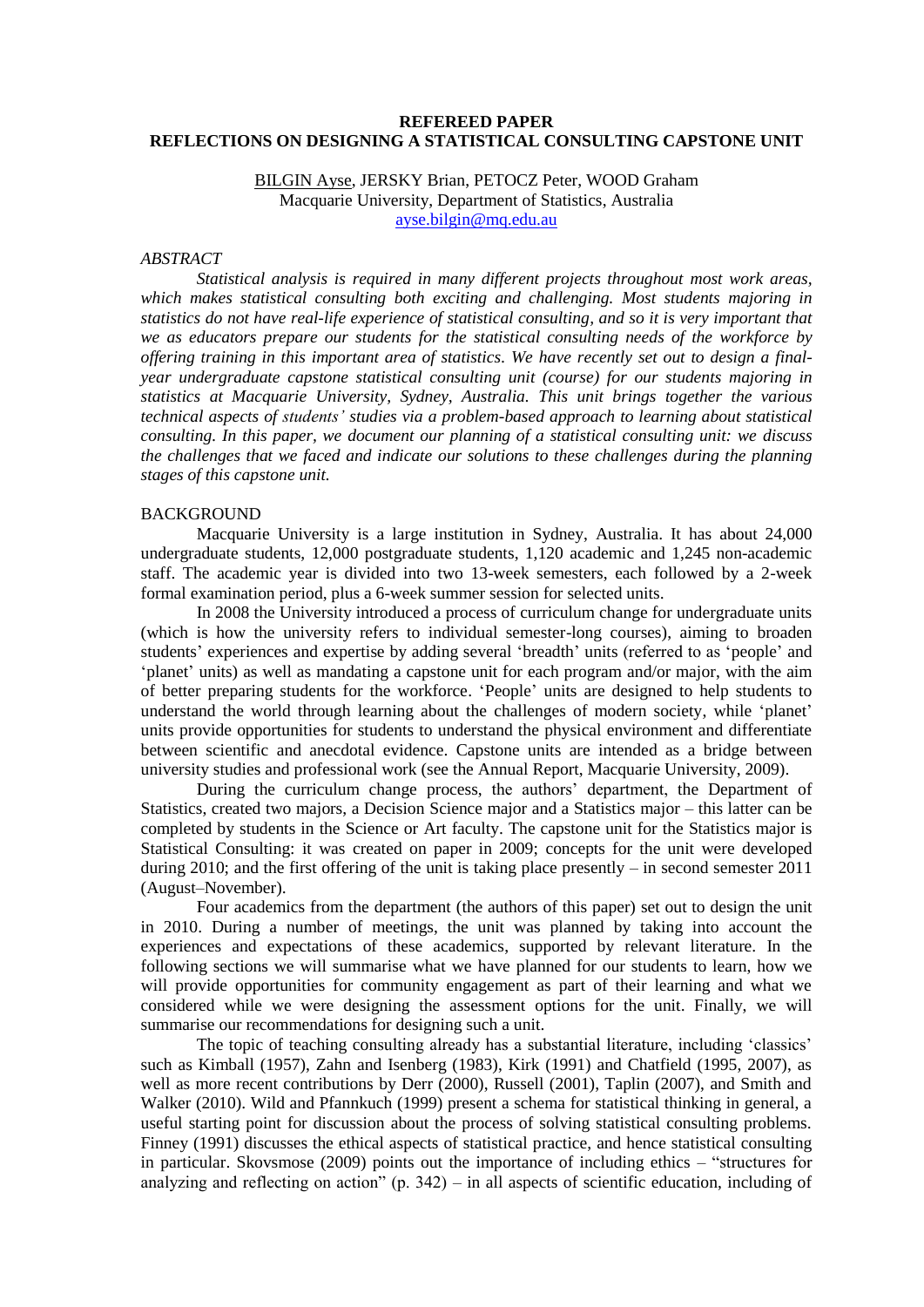course statistical education. He points out that taking a view of science (and statistics) as neutral and representing the true progress of humanity leads to the notion that ethics is irrelevant in science (and statistics). Jersky (2002) has documented the positive outcomes of using statistical consulting as a learning opportunity for undergraduate students who may have only taken an elementary statistics class previously. Mackisack and Petocz (2002) identify the problems and successes of a statistical consulting class with statistics honours students, who have three or four years of statistical education behind them. Our focus here is on an intermediate situation, where our students are in the final semester of a three-year degree majoring in statistics.

There is also considerable recent research on better ways of fostering learning – including collaborative and active learning, student-centred classrooms, constructive learning, contextdriven activities with appropriate technological support – all of which encourage student engagement in learning (see Chance *et al*., 2007 and Zieffler *et al*., 2008 for summaries). The authentic nature of working with real statistical problems encourages students to make clear connections between their university studies and their future (or sometimes current) professional lives, a feature that enhances their engagement with their studies (Petocz & Reid, 2010).

### WHAT STUDENTS CAN LEARN IN A CONSULTING UNIT

The required statistical units for our students at Macquarie include an introductory statistics unit, second-level units in probability, applied statistics and computer simulation or operations research, and third-level units in linear models and at least two more statistics units from various areas of statistics, as well as Statistical Consulting. Therefore it is possible to tailor the lectures in the Statistical Consulting course to cover (summarise) techniques that are not part of required units, and use practicals and/or tutorials for client consultation. However, this would undermine the main aim of the unit, which is equipping students with the skills that are essential to be able to work as a successful statistician after they graduate. Instead of teaching the students additional methods as part of this unit, we decided to create opportunities for them to learn these themselves or from each other. This way, they will also be practising their lifelong learner abilities while they still have opportunities to be supervised by us.

During their studies, students would have already substantially improved their problem formulation and problem solving skills. However, since these skills are usually practised in practicals and/or tutorials tied to lectures, they might not be very realistic. It is this realism that the statistical consulting unit, in which students will be required to identify the client"s problem, put the problem into statistical terminology, identify suitable statistical technique(s), solve the problem and report back to the client(s) in day-to-day terminology, not in statistical jargon, will provide.

Most statistics majors or programs include group activities requiring team work. Since these groups are composed of students within the statistics program, these students do not learn to work with non-statisticians or in general with people without statistical knowledge. Working with such people requires higher-level communication skills, such as the ability to elicit sufficient information from clients to formulate their problems within a statistically satisfactory framework. It also requires writing coherent reports and presenting results so that they are understood by nonstatisticians.

The preparation of students for the workforce needs to include not just knowledge of statistical techniques and how to apply them, but also opportunities to develop and improve "soft skills" such as working in a team, conflict resolution, and highly developed oral and written communication skills. These are particularly important for statisticians, since they most often work as part of a team. These skills thus become very important for successful work as a statistician. In addition, ethical considerations of statistical work are an important issue that is sometimes overlooked and often not included in any required units of a statistics major. Therefore these so-called soft skills and ethics will be amongst the most important learning outcomes of the Statistical Consulting unit.

### COMMUNITY ENGAGEMENT

An authentic real-life experience of statistical consulting is not possible without having a real client and a real (unsolved) problem. Documented case studies may be useful starting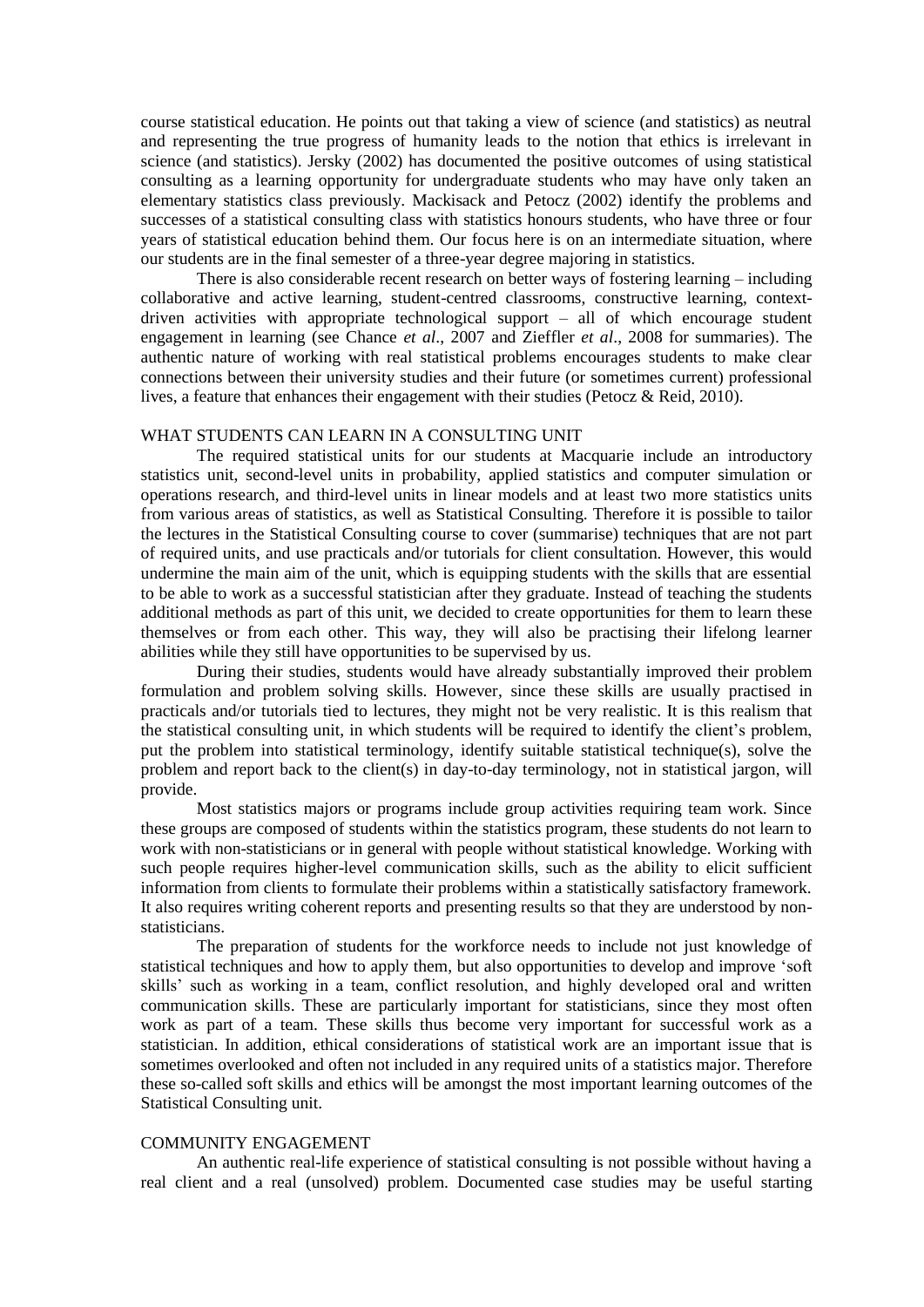examples, but they will not be as exciting (and authentic) as working with a real client. Therefore, we have started collecting a number of real statistical problems from the staff and students (possibly higher degree students in other departments) at Macquarie University. We have designed various forms to facilitate the journey from problem collection to the grading of the students on their consulting (by the clients).

Firstly, an e-mail was sent to the people who showed interest in our Statistical Consulting unit at faculty-level learning and teaching meetings and/or seminars, as well as people who attended the university"s Learning and Teaching Week Capstone Workshop last year, which outlined the possibilities of offering statistical help. These people have been asked to contact one of the teaching staff to declare their interest to be our students" clients.

Secondly, we are asking possible clients to complete a form regarding their statistical problem(s) early in the first semester (March) and are holding initial meeting(s) with them to decide the suitability of their project(s) for our students. Due to the time constraints, we will only accept projects which are clearly defined and ready to be acted on (either by analysing the collected data or by designing a study for data collection). Any harder problems will be passed onto our postgraduate coordinator to be considered as one- or two- semester long Master"s projects. There is of course a problem with the time delay: in planning our collection of problems in advance we are asking potential clients to wait for statistical attention, and some may not be happy about this. However, the statistical help does not require any payment, so that may balance the delay for some people (particularly doctoral students).

Thirdly, when the semester starts our students will be put into groups of three and briefed on the possible projects by the lecturer(s). We are hoping to collect more projects than our students need so that they will have an opportunity to choose a project they are interested in from the available projects: we will have to address the question of what to do with projects that have not been selected – we may need to look at these ourselves, and could possibly use them as early examples in the unit. It is also possible that students could bring problems from their workplace to work on during the semester – some of them are studying and working at the same time. If this happens, the students concerned might prefer to work alone instead of working in a group (though our previous experience in such situations is that many of them will welcome a colleague to help with the problem). This option will also be provided to accommodate this kind of project.

After allocating students to the projects, we will organise our student groups to meet with the clients to discuss and better understand the project. The students will be helped to convert the clients" problem into a statistical problem and identify the required methods for the solution. If necessary, the students will study and learn new (to them) statistical techniques either from each other or themselves under the supervision of the lecturer(s). During the stage of data analysis and/or design of a study we expect that further meetings with the client will be necessary to clarify some aspects of the study.

When the project is completed, the students in the team will prepare a professional written report for their clients. In addition, they will make a conference-style presentation to communicate the findings to the clients as well as to their peers in the class.

# DESIGN OF SUCH A UNIT INCLUDING ASSESSMENT OPTIONS

At a previous IASE Satellite meeting, Petocz and Reid (2007) pointed out that the main role of assessment is to support learning and prepare students for their future professional role; further, any particular view of assessment implies a corresponding view of learning. In the development of the assessment plans for this unit, we have been guided by the principles (and examples) given in that paper.

Of course, there is "growing demand for verification that students are, indeed, learning what they need to learn ... driving institutions and programs to develop tools for assessing the level of knowledge and skills of their graduating students" (Beard, Schwieger & Surendran, 2008). In this paper, the authors "suggest additional means of addressing and measuring requisite soft skills for Information Technology (IT), accounting, and other business students." We agree that such means of assessment are important as well for statistics students.

Interestingly, in a secondary analysis of the National Child Development Study in the UK, Machin and his co-authors find that "[m]ost of the attitudinal variables and soft skill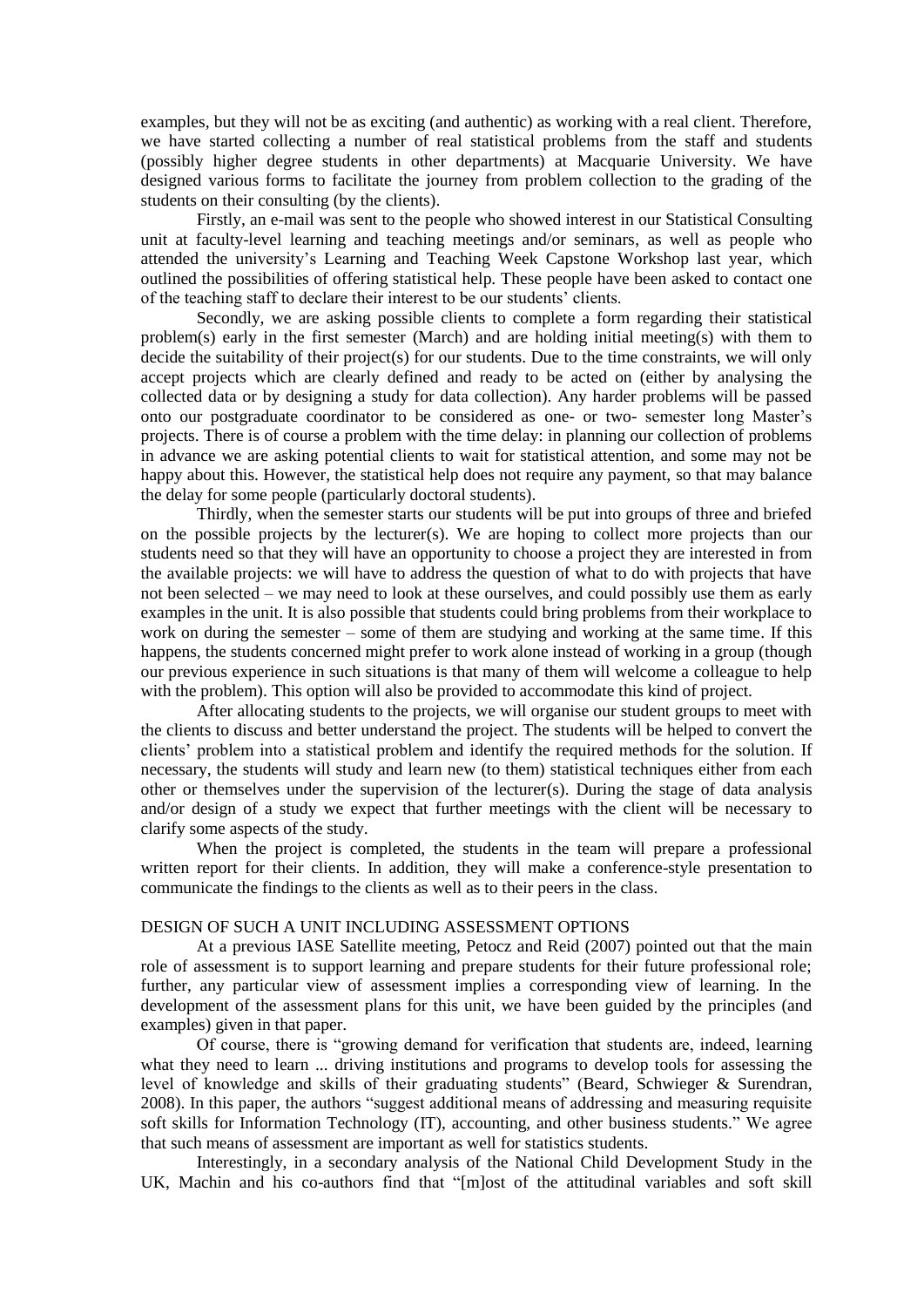measures do not individually have a significant impact on individuals" outcomes." However, there were certainly additional marginal gains found for subjects who had more highly-developed soft skills (Machin et al., 2001). Kumar and Hsiao (2007) address the issue of teaching these soft skills to engineering students, and claim that it is better to do this in class, rather than allowing students to acquire such skills only after graduating. We agree.

Initially, we considered concentrating on statistical thinking skills and improving such skills by the end of this unit. We also considered the use of role plays instead of real clients to allow students to practice their skills and to reduce any risk. However, concentrating on statistical thinking skills would have limited the time required to practise, learn and improve the statistical communication skills (both oral and written) that will be amongst the most important skills acquired in this course. Therefore, after a number of meetings and discussions, we decided to design this unit to provide an authentic experience of statistical consulting by including as many real clients as possible instead of role plays, and to address soft skills as well as statistical thinking skills in this context.

Students will be given a low-risk assessment task at the beginning of the semester (this is a requirement at Macquarie University) without a real client, in which each student will be required to prepare a project report alone. This will allow us to assess individual students' abilities and knowledge. We will then form student groups (with a maximum of three students in a group) in which there will be a mixture of abilities and knowledge for the authentic projects with real clients. As part of these projects, students will be asked to write reflections on their learning during client interviews and throughout the project of working as a team member and for the whole process of statistical consulting. These self-reflections will form one of the assessable artefacts of the unit.

A formative or summative assessment could also be integrated into this process by including peer assessment. Such peer assessment could be considered in two different ways. Firstly, students in the same group could assess team members to help one another improve at each step of the project. This could either be formative or summative. Secondly, the interviews with the clients could be assessed by other students in the class, as long as clients are happy to have student observers for the interviews (they will have already agreed to lecturer observers). This form of peer assessment is more suitable as a formative (where feedback is provided to improve students" current performance) than a summative assessment (where both feedback and the marks provided that counts towards the final grade).

With the agreement of the clients, we would like the project report and the process of statistical consulting to be assessed by the client, in either a formative or a summative form, perhaps depending on the expertise of the client in pedagogy. The lecturers will also assess the project report summatively. All the assessment criteria and expected standards will of course be provided to students with the project introduction, so that students are aware of what is expected. For this first offering, we will not have example reports. For subsequent offerings of the unit, we will use prior semesters' reports as examples on which the students can build.

Ethics is an important component of professional statistical work. In a capstone unit such as this one, we would expect students to discuss possible ethical problems and their solutions with clients who have asked for statistical consultation – this would form part of the project report and also their reflections. In this way, they would build on their earlier awareness of the ethical dimension of statistics (a first unit) and their discussion of ethical aspects of a particular project that they were undertaking (a second unit). Students" notions of ethics were reported by Reid, Taylor and Petocz (2011): they ranged from subjective ideas about right and wrong, maybe based on rules (from church, university, the law, etc.), through to a consideration of the effects of one"s behaviour on other people. In our experience, an early discussion of these ideas is a good way to introduce the notion of ethics. Students' awareness of their own and others' views is an important first step towards ethical professional behaviour.

There are various options for assessing oral presentations, including lecturers, clients or peers as assessors. In our experience, it helps to have the criteria presented in the form of a check list, with opportunities to amplify the assessments with written comments. A final sit-down examination in which knowledge is assessed does not seem to be suitable for this unit. However, it is still possible to construct and use a final examination based on presentation of a number of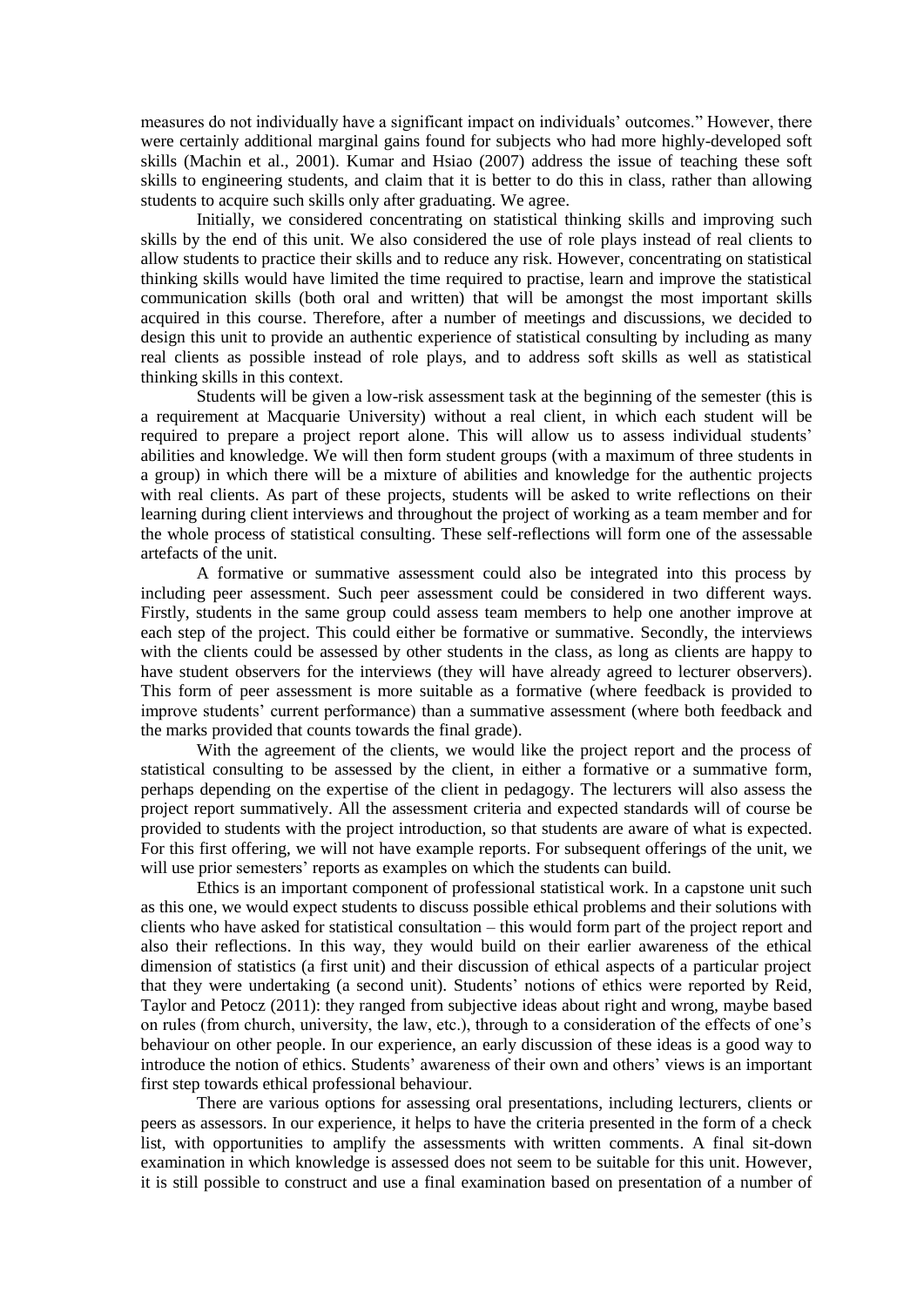hypothetical case studies to students (perhaps given out a week before the final exam), asking them to answer questions on these case studies. For example, we might use the following questions in an examination:

*"If you were the statistical consulting for XYZ company, which three questions would you ask to clarify the problem?"*

*"After the communication breakdown between client and the statistical consultant in case study two, what would you advise the statistical consultant to do to re-built trust and bring the project back on track? List three points and explain why these would be useful."*

Our current preference would be to assess the students" work in this unit using the same authentic approach as the actual statistical consultations, and so eschewing the use of a final examination. However, university and/or departmental policy may end up constraining us on this point. Shreeve, Baldwin & Farraday (2004) delineated students' notions of assessment. The students' narrowest view was 'correction', tutors checking that they have done the right things and the right amount of work. A broader view was 'developmental', tutors giving them advice to help their progress. The broadest view was 'partnership', in which they see themselves as equal partners with their teachers in the process of evaluating their work. Although this model was developed in the context of design and creative arts, it seems likely to apply in other disciplines, including statistics. In a capstone statistical consulting unit, we should aim to utilise the partnership view of assessment as much as possible – after all, such final year students are likely to be our professional colleagues in the very near future.

## **CONCLUSION**

An undergraduate unit in statistical consulting is our opportunity to involve our students in authentic statistical work while they are still studying. Such opportunities are not so frequent in the standard approach to statistical education, which traditionally focuses on the technical aspects of various branches of statistics. Using the consulting format gives students an opportunity to see the whole landscape of statistics as a coherent field of study and as an approach to solving problems in a wide variety of contexts. This encourages them to develop the broadest conceptions of statistics as "an inclusive tool used to make sense of the world and develop personal meanings" (Petocz & Reid, 2010, p.277). Further, it allows them to develop more generic skills such as communication and teamwork, and dispositions such as an appreciation of the ethical aspects of statistical work, that are so crucial in their path from student to professional. Such a consulting unit gives students the opportunity to actually become statisticians, while still preserving the safety net of support by their lecturers and peers.

In this paper we have described the background of and preparations for our new "capstone" Statistical Consulting unit for our undergraduate Statistics major. The unit is running in the second semester 2011 (which in the southern hemisphere means that it starts in August), so our discussion documents our planning and preparation, but not our actual experience with the students and clients. As such, it is unusual – papers often describe innovations that have actually occurred rather than those which are yet to happen – but the documentation will be a useful way to compare our expectations with the actual outcomes of the unit. Further, we will welcome comment and discussion at the presentation of the paper, and will have the opportunity to use this to improve the first presentation of the unit, which will have only recently started.

### **REFERENCES**

- Beard, D., Schwieger, D. & Surendran, K. (2008). Integrating soft skills assessment through university, college, and programmatic efforts at an AACSB accredited institution. *Journal of Information Systems Education*, 19(2), 229–240.
- Chance, B., Ben-Zvi, D., Garfield, J. & Medina, E. (2007). The role of technology in improving student learning of statistics. *Technology Innovations in Statistics Education*, 1(1), Online at<http://repositories.cdlib.org/uclastat/cts/tise/vol1/iss1/art2> .

Chatfield, C. (1995). *Problem Solving: A statistician's guide* (2nd ed.). Chapman and Hall, London, 1995.

Chatfield, C. (2007). The joys of consulting. *Significance*, 4(1), 33-36.

Derr, J. (2000). *Statistical Consulting: A guide to effective communication*. Duxbury.